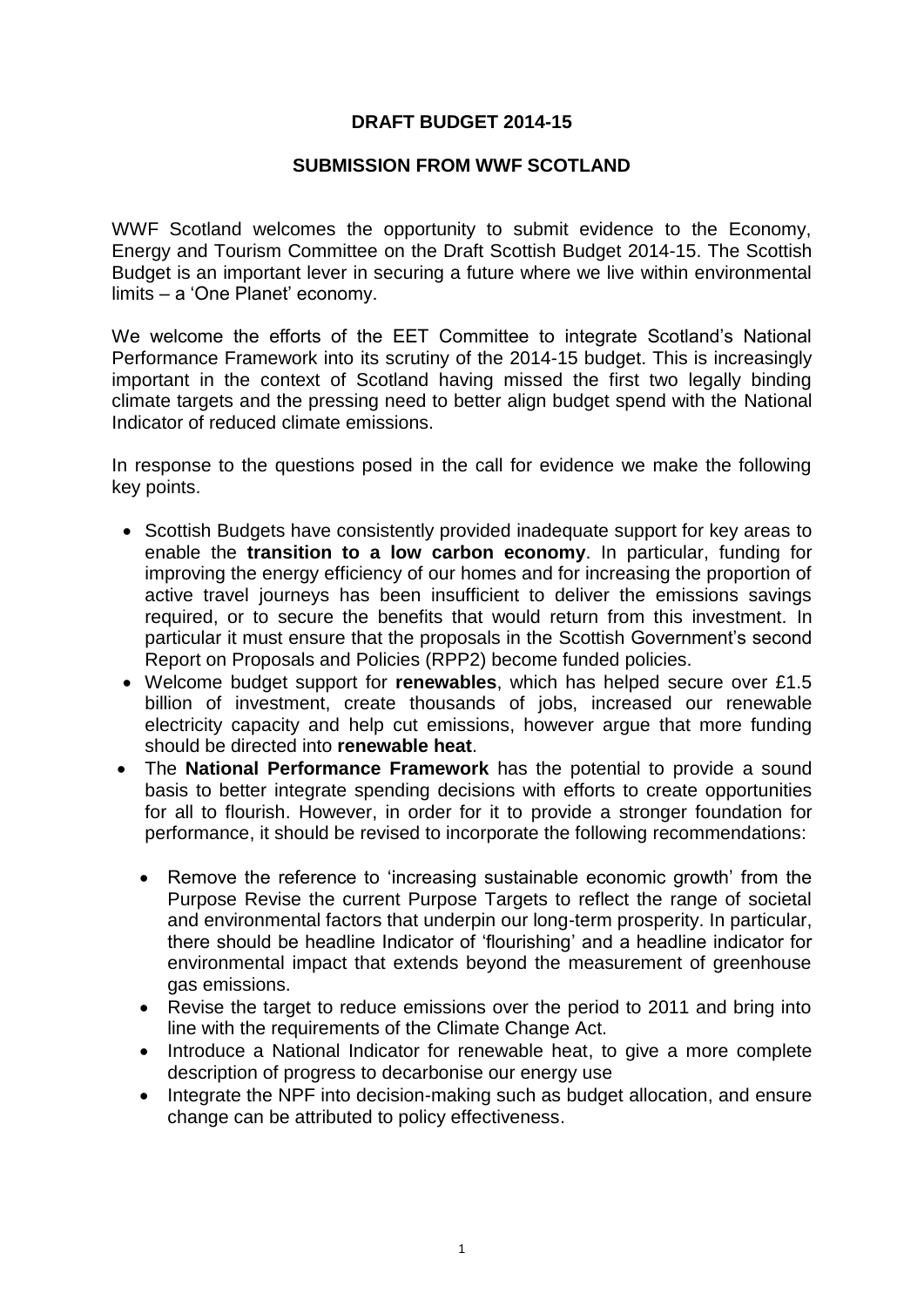### **Q1 - How has the Scottish Government's budget over the years 2012-13, and 2013-14 supported these core areas of interest?**

**Low Carbon Economy:** The degree of funding alignment across the budget period 2012 – 2014 with the policy outcome of securing a low carbon economy is partial at best. While there has been clear and welcome support given to the development of Scotland's renewable electricity sector, the same cannot be said for other areas that make up an important part of any future low carbon economy.

**Homes:** Current and historic levels of spending on home energy efficiency fall short of the level required to ensure that Scotland's homes deliver emission reductions in line with the Climate Scotland Act targets and deliver on the Government target to eradicate fuel poverty by 2016. Analysis for WWF Scotland<sup>1</sup> reveals the scale of the gap between the total investment required to meet a 42% reduction in emissions from housing (£7.7 billion) compared with the current and projected rate of investment by government and the Energy Company Obligation (£1.5 billion). Even to achieve a 36% emissions reductions from housing would require a total investment of £4.6 billion, three times planned expenditure.

The Budget for 2013-14 committed £79 million for energy efficiency and fuel poverty. The majority (£60 million) is being spent on council-led area-based schemes, with the remaining £19 million to deliver national affordable warmth and energy assistance schemes and advisory services delivered by the Energy Savings Trust Scotland. We recognise that the Scottish Government cannot be expected to plug the entire funding gap identified by our research. However, if the Home Energy Efficiency Programmes Scotland (HEEPS) scheme is to be effective and lever in the necessary private investment, we believe it must be funded by at least double the current spend. This funding needs to be complemented by the swift introduction of minimum standards of energy performance for all private housing in order to drive demand.

**Transport**: There continues to be a consistently high level of support for high carbon transport infrastructure, particularly roads, which undermine efforts to achieve this transition. The impact of this budgetary support is highlighted in Transport Scotland's own Carbon Account for Transport<sup>2</sup> which states that the net impact of all Scottish measures is an increase in emissions "largely driven by a net increase in vehicle kilometres, which are anticipated to increase by 1.2% above a business as usual scenario in 2022 as a result of Scottish transport interventions."

Despite modest increases in budgetary support for cycling and walking for the period 2013-14, funding continues to languish at less than 2% of the total transport budget. This is well below the funding required to support either the implementation of the Climate Change Act or the full delivery of the Cycling Action Plan Scotland. The consistent inadequate funding is reflected in the fact that the NPF Indicator to *Increase the proportion of journeys to work made by public or active transport shows* no change within +/- two percentage points of the previous year's figures.

**.** 

 $<sup>1</sup>$  Mind the Gap: Funding Home Energy Efficiency to deliver Scotland's Climate Change and Fuel</sup> Poverty Targets – an analysis of the investment challenge, (October 2012), a report to WWF Scotland by Verco

See<http://www.transportscotland.gov.uk/files/documents/reports/j220616/j220616.pdf>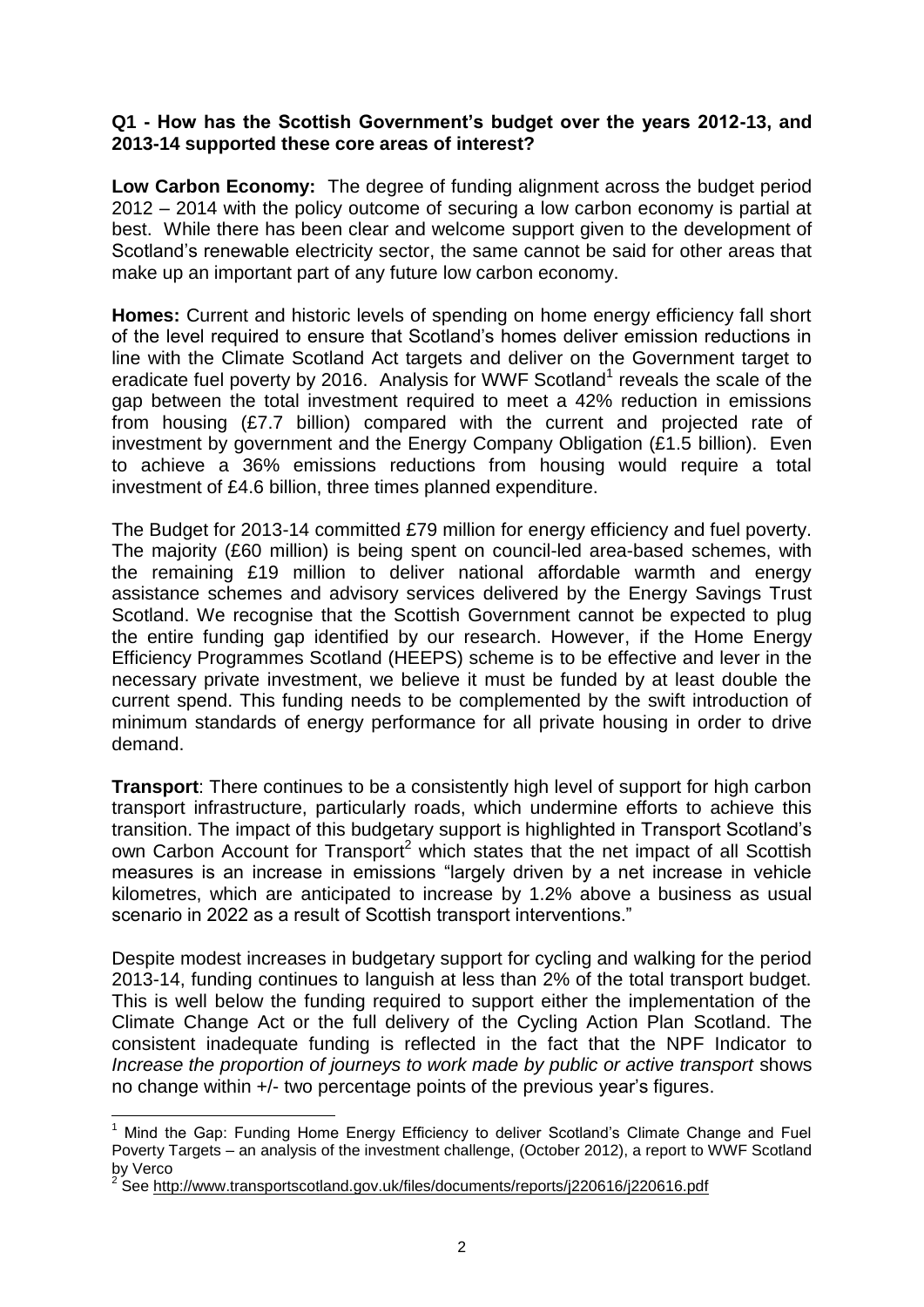## **Q3 - Is the NPF an effective method of measuring performance and are sufficient resources being allocated to track progress against the targets and indicators?**

In theory, the NPF provides a very useful basis to help assess performance and direct resources to deliver agreed outcomes. However, for it to fulfil its potential and be an effective tool for helping secure a Scotland with opportunities for all to flourish, it has to set the right balance of purpose targets and national indicators and be integrated into such decision-making as budget allocation. In addition, it has to be maintained with accurate and timely data to allow informed decisions and to ensure its value does not erode over time.

Along with over 40 other organisations WWF has set out key recommendations for improving the NPF<sup>3</sup>. These include removing the reference to 'increasing sustainable economic growth' from the Single Purpose in recognition that economic growth is one of many means to the goal of flourishing, and not an end in itself. We also believe the current Purpose Targets should be revised to reflect the range of societal and environmental factors that underpin our long-term prosperity. In particular, there should be headline Indicator of 'flourishing' and a headline indicator for environmental impact that extends beyond the measurement of greenhouse gas emissions.

A combination of a lag in data for some Indicators and the chosen % change required to indicate an upwards or downwards trend means it is important to look beyond the top line indicators of Scotland Performs and asses the trend. For instance, the two Indicators relating to emissions reductions for the National Purpose target of 'sustainability' are both shown to be improving despite that fact that we have missed the first two targets under the Climate Change Act. The target to reduce emissions over the period to 2011 should be revised and brought into line with the requirements of the Climate Change Act. The National Indicator of a reduction in Scotland's carbon footprint is also shown to be 'improving' and yet we only have provisional data from 2009 to indicate this. At the same time we know that the UK carbon footprint increased by 10% between 2009 and 2010<sup>4</sup> and it is reasonable to expect a similar change to have been seen in the Scottish data.

We also believe that alongside a National Indicator to increase renewable electricity production, the introduction of a National Indicator for renewable heat would highlight the importance of the heat sector and help focus budgetary spend. This would complement the equivalent indicator for electricity and give a more complete description of progress to decarbonise our energy use.

The National Indicators provide a description of change across a range of policy outcomes rather than an account of policy performance. Over time it will become possible to identify clear trends but care must be taken in attributing change to policy effectiveness. For example, the reduction in greenhouse gas emissions between 2010 and 2011 is mostly a result of a combination of a mild winter, rising energy prices and falling real income. The UK Committee on Climate Change conclude that

 **3** See [http://assets.wwf.org.uk/downloads/npf\\_briefing\\_09\\_11\\_11.pdf](http://assets.wwf.org.uk/downloads/npf_briefing_09_11_11.pdf)

<sup>4</sup> See [https://www.gov.uk/government/uploads/system/uploads/attachment\\_data/file/85869/release](https://www.gov.uk/government/uploads/system/uploads/attachment_data/file/85869/release-carbon-footprint-dec2012.pdf)[carbon-footprint-dec2012.pdf](https://www.gov.uk/government/uploads/system/uploads/attachment_data/file/85869/release-carbon-footprint-dec2012.pdf)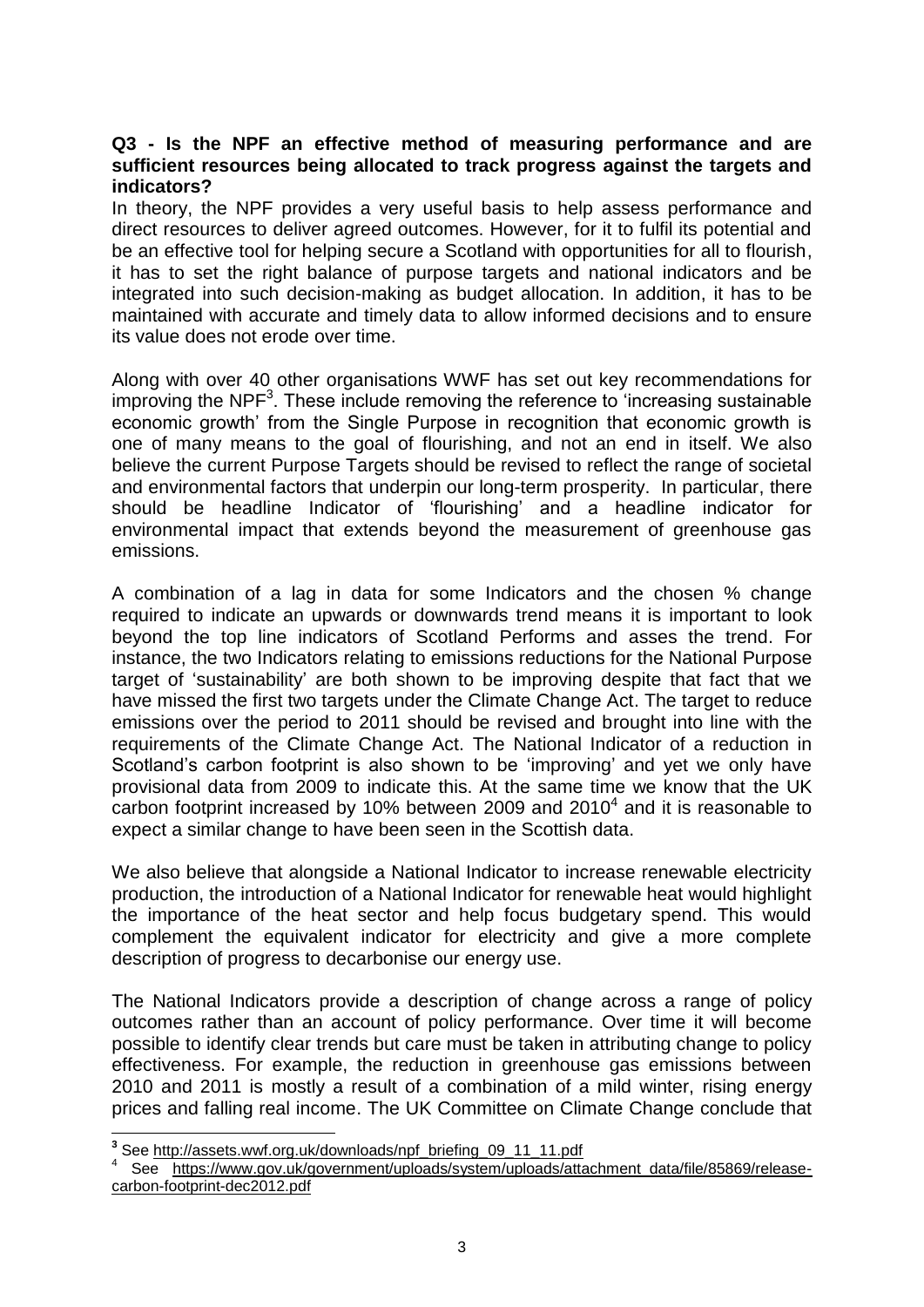for the UK as a whole less than 1% of the emissions reduction between 2010 and 2011 "could be directly attributed to the implementation of measures to reduce emissions."<sup>5</sup>

# **Q4 - How should resources allocated to the EET portfolio in the draft 2014-15 budget be applied to support these core areas of interest and NPF targets and indicators and achieve long-term economic growth?**

**Low Carbon Economy:** The low carbon economy cannot be seen as a fraction of Scotland's overall economy and as such all resource allocation across the Scottish Budget must be consistent with achieving this transition. The transition is both a necessity and an opportunity.

The 'green economy' is now a major factor in delivering jobs and investment into Scotland and will be key to building a thriving and resilient economy. The most recent data from the UK Department for Business Innovation and Skills<sup>6</sup> showed that sales rose by just under 5% in the low carbon and environmental good and services sector for 2011/12. The strength of this sector was spelt out in a report by the environmental think tank Green Alliance<sup>7</sup>. It highlights that while the economy is set to return to 2007 levels by 2014 at the earliest, the green economy is forecast to grow by 40% in that same period. In Scotland, the report highlights the astonishing success of the green sector in delivering jobs and investment. Low carbon and environmental jobs (77,700) now outnumber those in motor trades (46,000) and telecommunications (18,700) combined and are almost on a par with those in finance sector (86,800). Scottish Enterprise estimate that jobs in Scotland's low carbon sector could grow by 4% per year to 2020, rising to 130,000. $8$ 

**Report on Proposals and Policies 2:** Resources allocated to the EET portfolio should ensure the full delivery of the relevant parts of the second RPP. Proposals must become funded policies if emissions reductions are to be actually achieved and targets met. Specifically, we believe resources in the 2014-15 budget should provide the following for homes and transport:

- **Homes -** The final budget for 2013-14 committed £79 million for energy efficiency and fuel poverty. Our analysis reveals that a significant shortfall exists in the level of spending necessary to meet our climate emissions and fuel poverty targets and we urge the Scottish Government to at least double investment in this area. Although it is assumed that this investment need is shared between the public and private sector, it is clear that the budget for 2014- 15 will need to show how it is matching this funding requirement and the expected leverage it would exert on the private sector.
- **Transport -** The budgets over the period for 2012-13 and 2013-14 remain at odds with the pressing need to cut emissions from this sector. Emissions are the same now as they were twenty years ago and spending on active travel remains

**<sup>.</sup>** 5 See http://www.theccc.org.uk/wp-content/uploads/2013/03/1674 CCC\_Scots-[Report\\_bookmarked\\_2.pdf](http://www.theccc.org.uk/wp-content/uploads/2013/03/1674_CCC_Scots-Report_bookmarked_2.pdf)

<sup>6</sup> See https://www.gov.uk/government/uploads/system/uploads/attachment\_data/file/224068/bis-13 p143-low-carbon-and-environmental-goods-and-services-report-2011-12.pdf 7

http://www.green-alliance.org.uk/uploadedFiles/Publications/reports/British\_success\_story\_Issuu.pdf <sup>8</sup> See [http://www.scottish-enterprise.com/grow-your-business/operations/low-carbon/low](http://www.scottish-enterprise.com/grow-your-business/operations/low-carbon/low-carbon-opportunities.aspx)**[carbon-opportunities.aspx](http://www.scottish-enterprise.com/grow-your-business/operations/low-carbon/low-carbon-opportunities.aspx)**